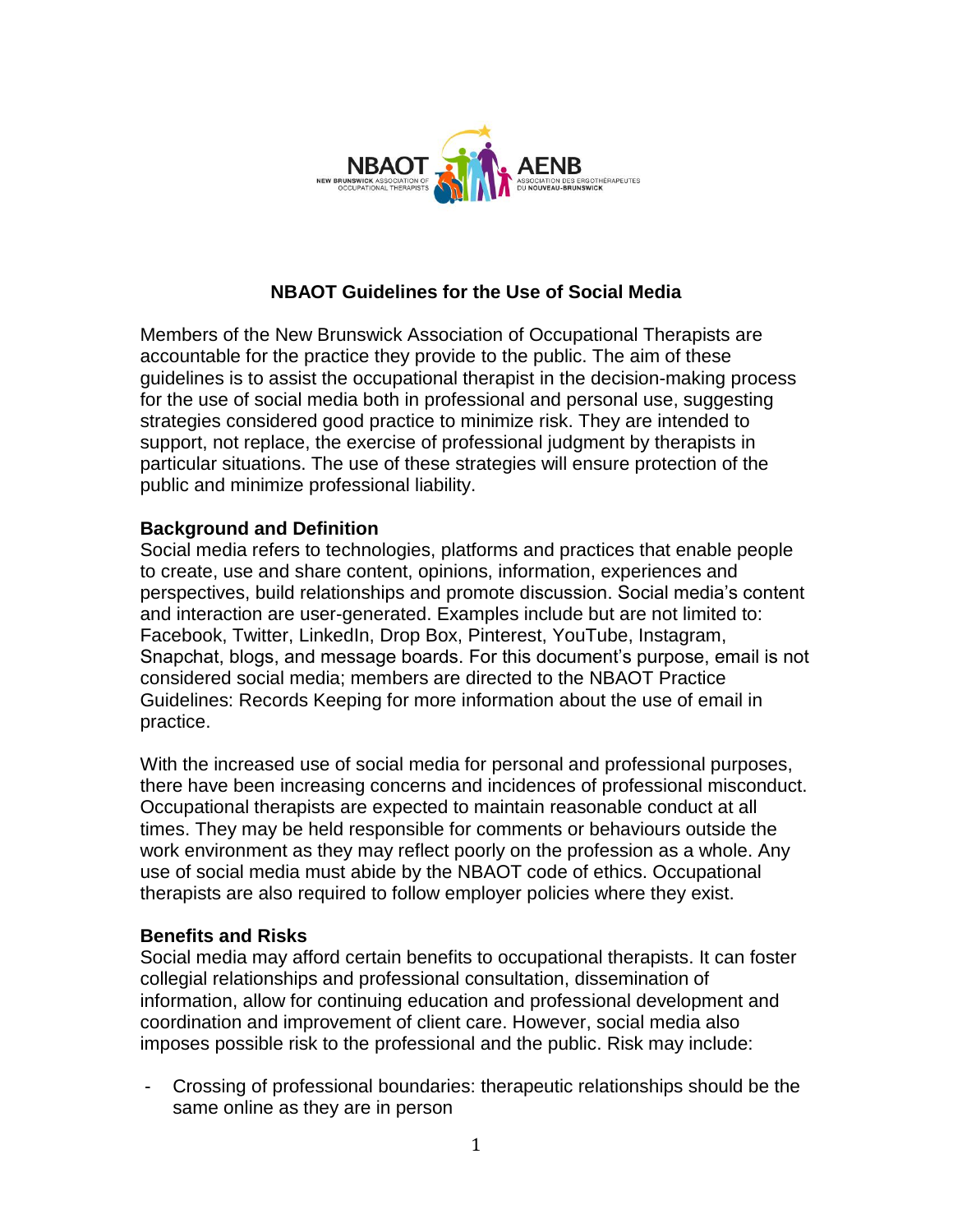- Conflict of interest: clients or therapists posting testimonials on a social media page may be viewed as support for a particular product or company; this may be deemed as a potential conflict of interest.
- Breach of confidentiality and privacy: the sharing of client identifiable information constitutes a breach under the Personal Health Information Privacy and Access Act (PHIPAA) of New Brunswick. Identifying information is defined in PHIPAA as "information that identifies an individual or for which it is reasonably foreseeable in the circumstances that it could be utilized, either alone or with other information, to identify an individual." Under this definition, a professional posting on a professional social media page may constitute a breach if it identifies the individual as a client.
- Trust and confidence in the professional or the profession as a whole: unprofessional behaviour that can be attributed to the member reflects poorly on the Association and the profession as a whole. Occupational therapists are expected to maintain reasonable conduct at all times in their professional and private lives. Use of social media that does not reflect this may be deemed as professional misconduct. Whenever a member uses a professional designation online, they are viewed as acting in a professional capacity.

# **Risk Mitigation Strategies**

Listed below are strategies considered good practice for occupational therapists to minimize risk:

### *Professional boundaries*

- Keep your personal and professional social media pages separate to clearly establish and maintain professional boundaries.
- Do not "friend" or accept "friend" requests from clients on your personal social media accounts.
- As with face-to-face relationships, set and communicate these boundaries with clients online.
- Use social media's privacy settings to restrict access and use on personal accounts.

### *Conflict of Interest*

- Do not post or like third-party suppliers, vendors or other private companies' pages; do not post information from these companies on your professional page.
- Advise clients not to post testimonials before engaging them on social media; if a client posts a testimonial, review with that client and request that it be removed.
- All communications must be factual, accurate and transparent.

# *Confidentiality and Privacy*

- Obtain informed expressed consent before engaging clients on social media; consent must outline the risk and benefits and foreseeable consequences.